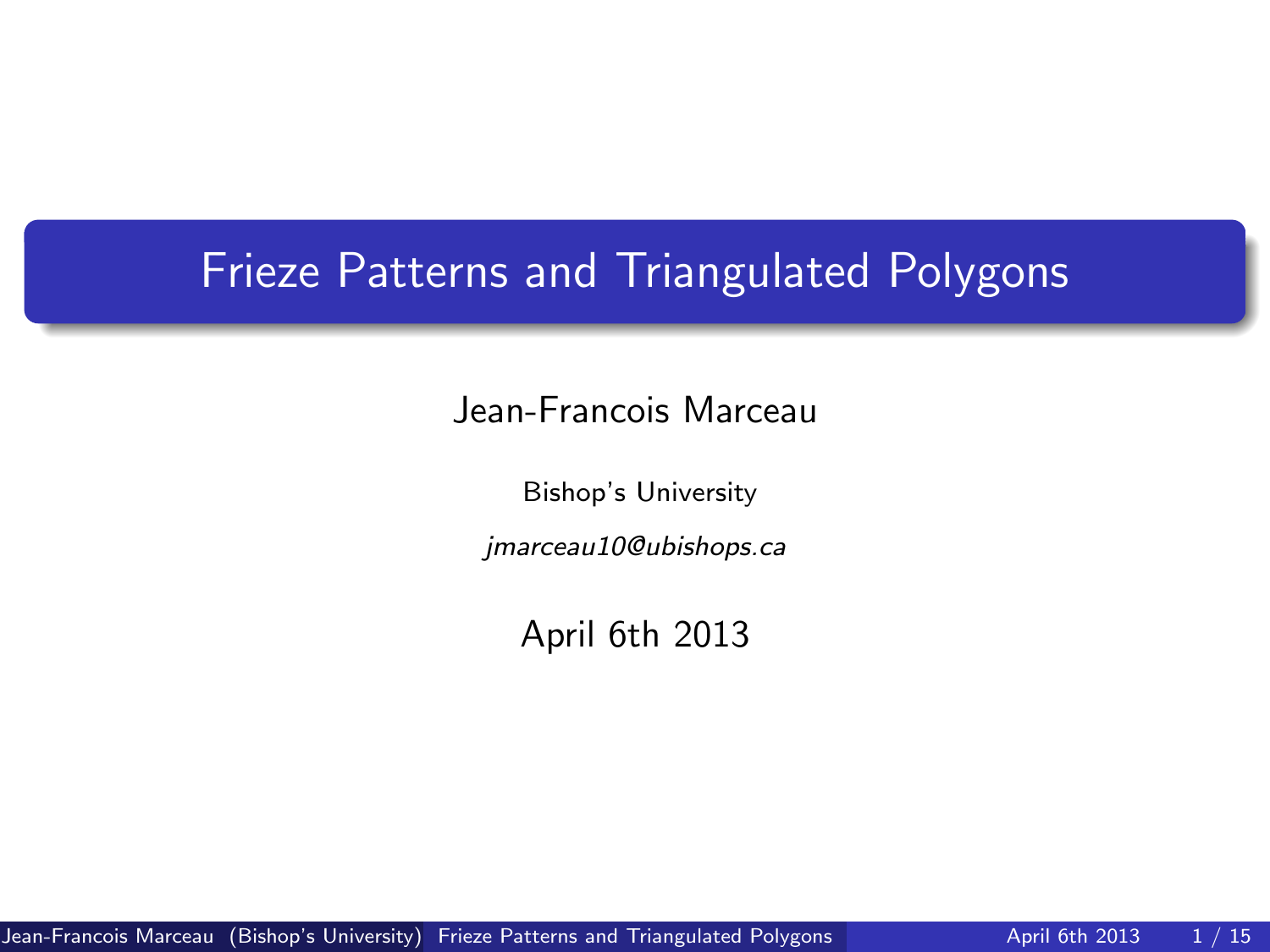### Triangulated Polygons and Frieze Pattern

J.h. Conway and H.S.M. Coxeter Math. Gaz. 1976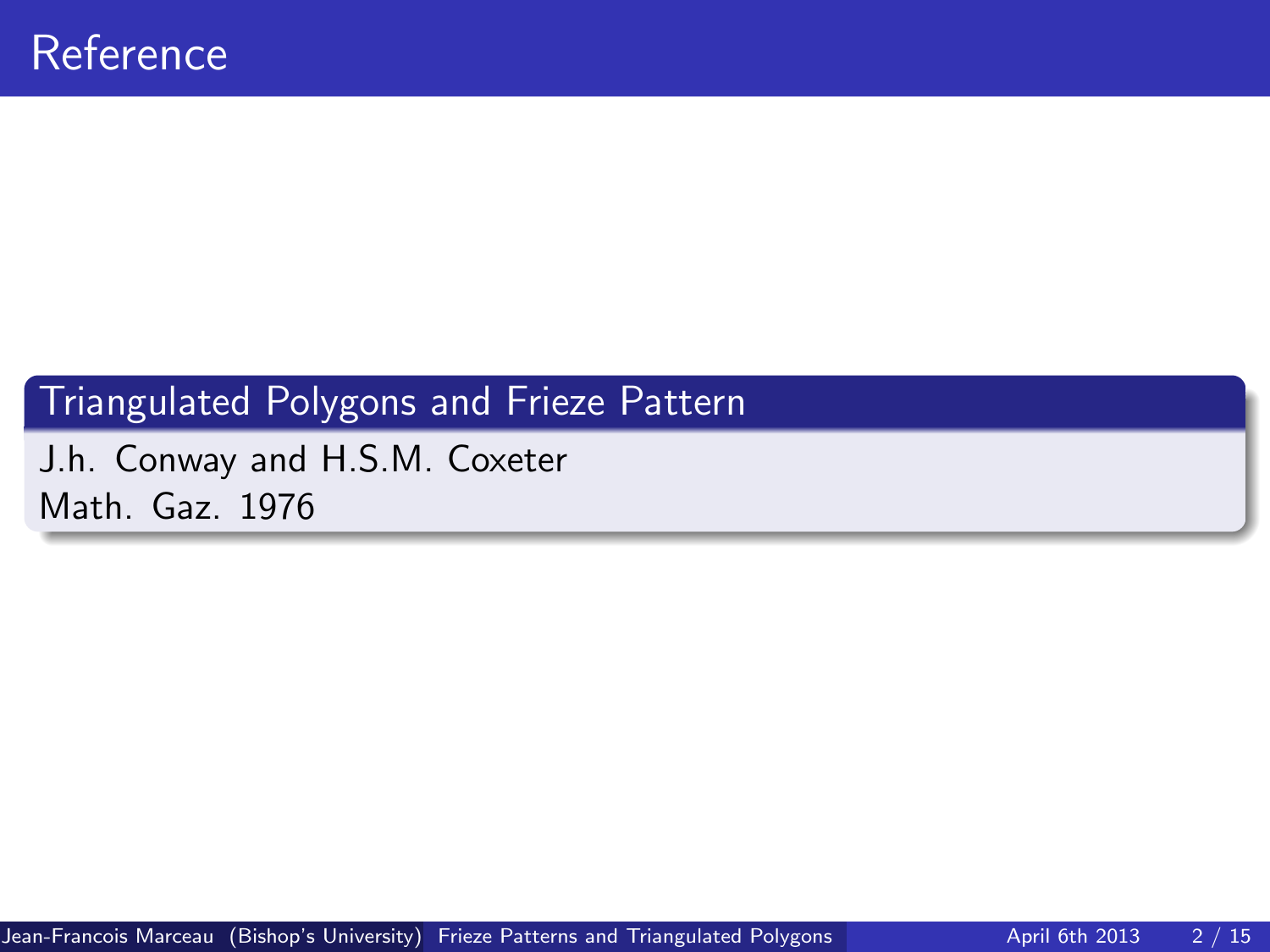### Frieze Pattern

A Frieze Pattern is an array of natural numbers, displayed on shifted lines (like a brick wall) such that the top and bottom lines are composed only of 1's and for each unit diamond:

$$
\begin{array}{ccc}\n & a \\
b & c \\
d & \n\end{array}
$$

the following rule hold:

$$
(bc)-(ad)=1.
$$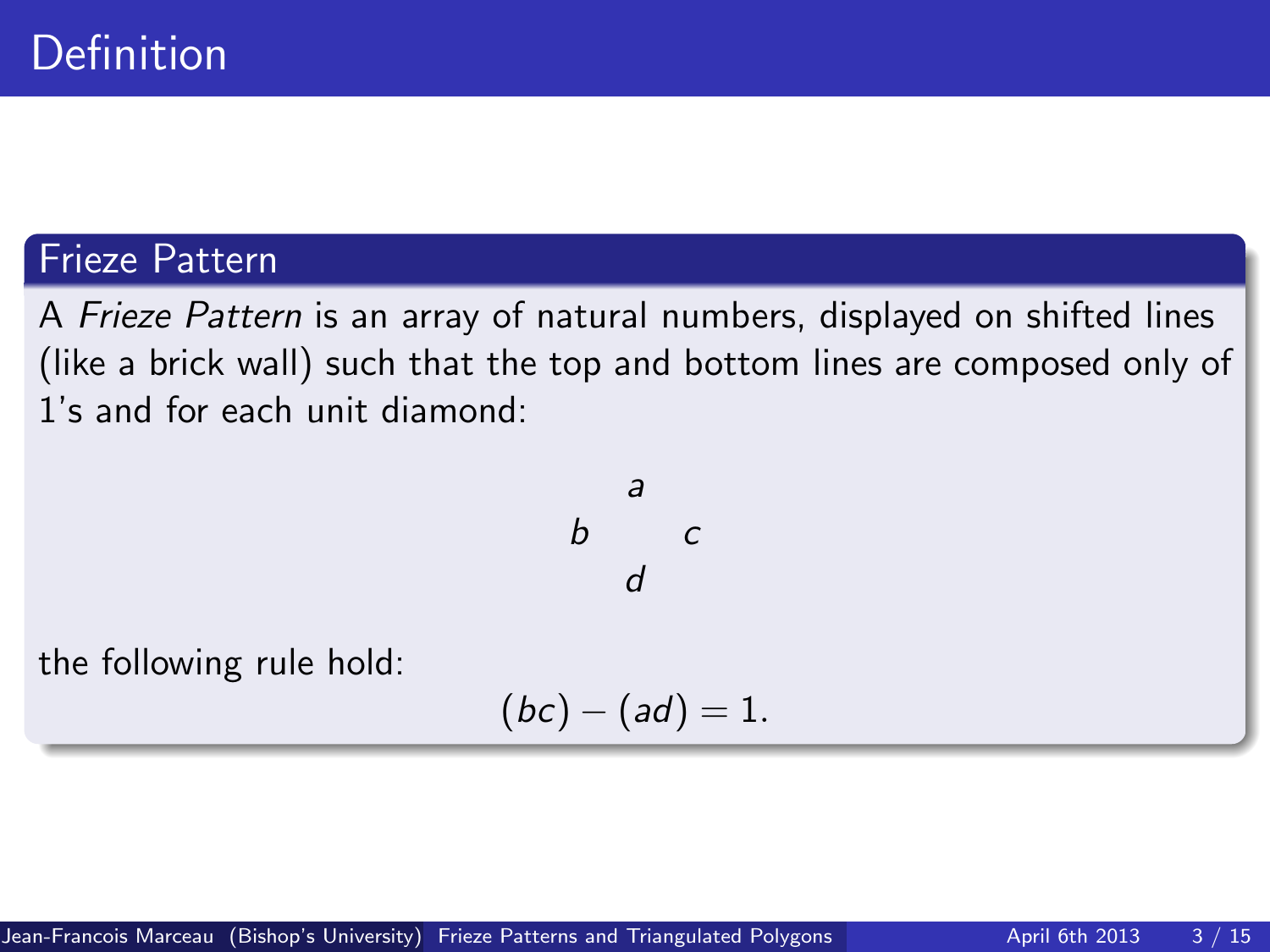# **Examples**

## Example 1



| <b>Example 2</b> |          |  |  |   |         |  |         |      |           |  |  |  |                         |          |
|------------------|----------|--|--|---|---------|--|---------|------|-----------|--|--|--|-------------------------|----------|
| $\cdot$          |          |  |  |   |         |  |         |      | 1 1 1 1 1 |  |  |  |                         | $\cdot$  |
|                  | $\cdots$ |  |  | 2 |         |  |         | $-2$ |           |  |  |  | $\cdot$ $\cdot$ $\cdot$ |          |
| $\cdots$         |          |  |  |   | $\perp$ |  | $\perp$ |      |           |  |  |  |                         | $\cdots$ |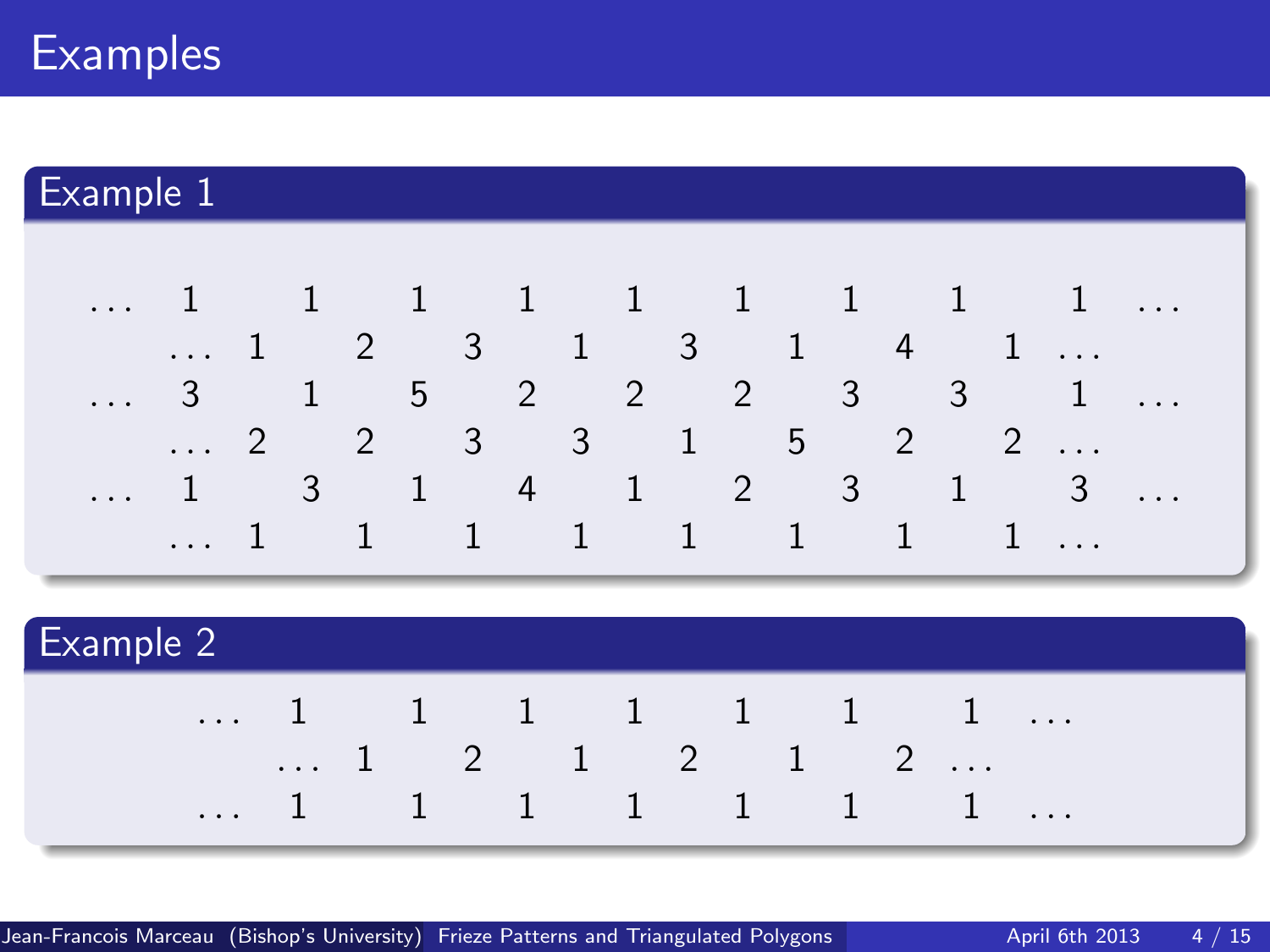### Property 1

Every pattern of order  $n$  (i.e. with  $n$  lines) admits an horizontal translation of length  $n + 1$ .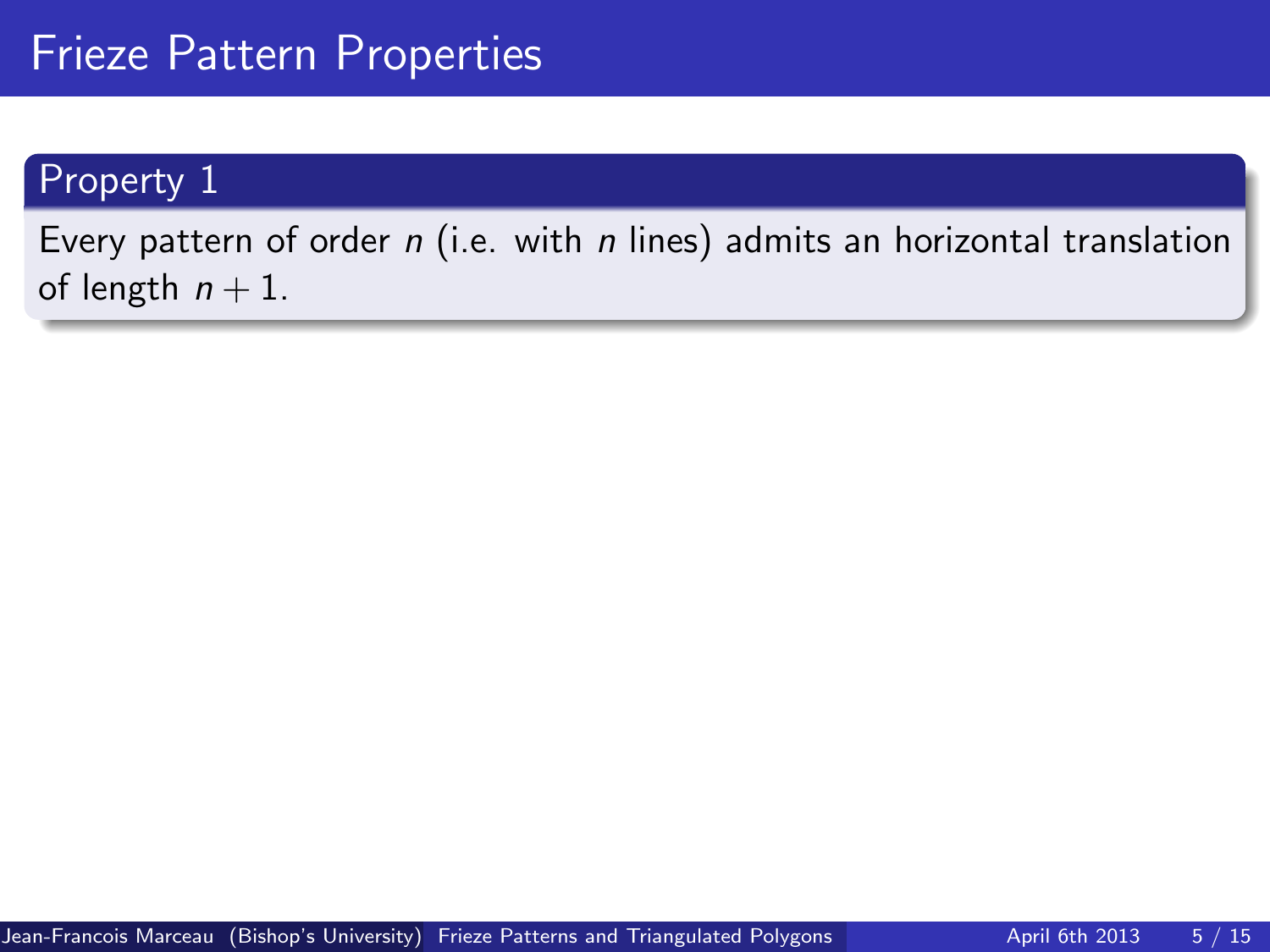#### Property 1

Every pattern of order  $n$  (i.e. with  $n$  lines) admits an horizontal translation of length  $n + 1$ .

### Property 2

Every pattern is completely determined by the numbers on the second line.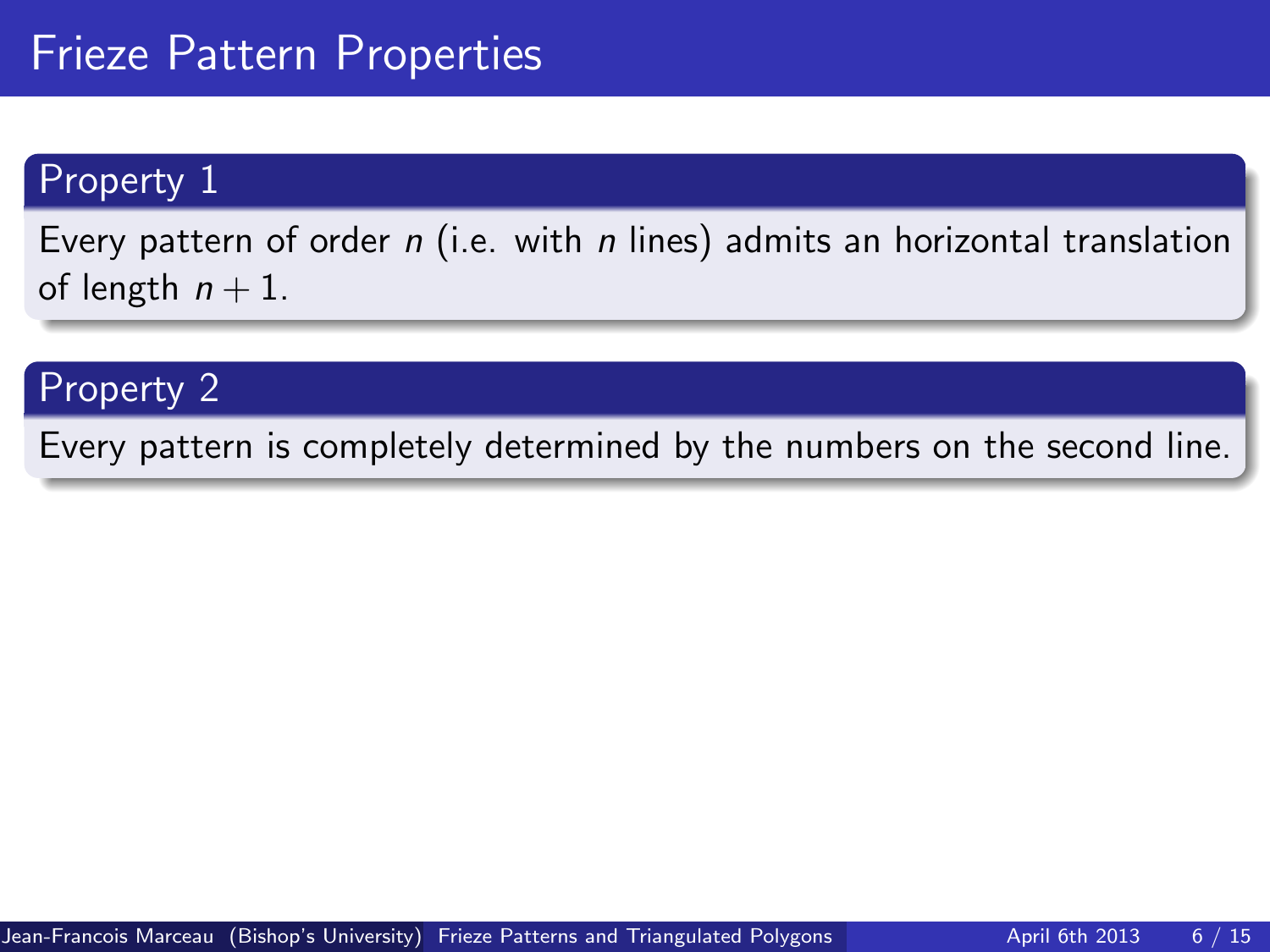#### Property 1

Every pattern of order  $n$  (i.e. with  $n$  lines) admits an horizontal translation of length  $n + 1$ .

### Property 2

Every pattern is completely determined by the numbers on the second line.

## Property 3

Every pattern of order n is completely determined by a sequence of  $n+1$ numbers.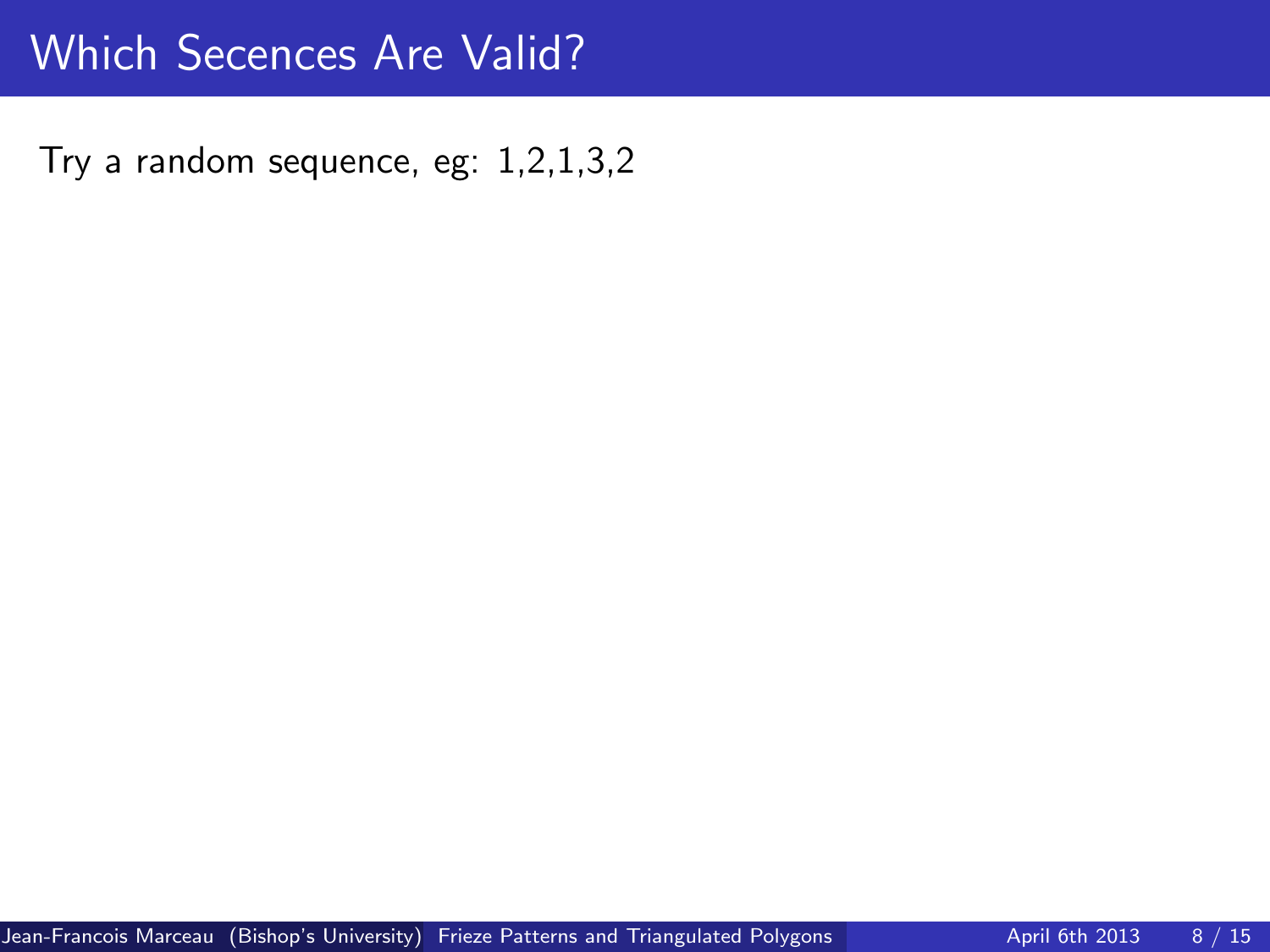$$
\begin{array}{ccccccccc}1 & & 1 & & 1 & & 1 & & 1 & & 1 & & 1\\ & & 1 & & 2 & & 1 & & 3 & & 2 & & 1 & & 2 \end{array}
$$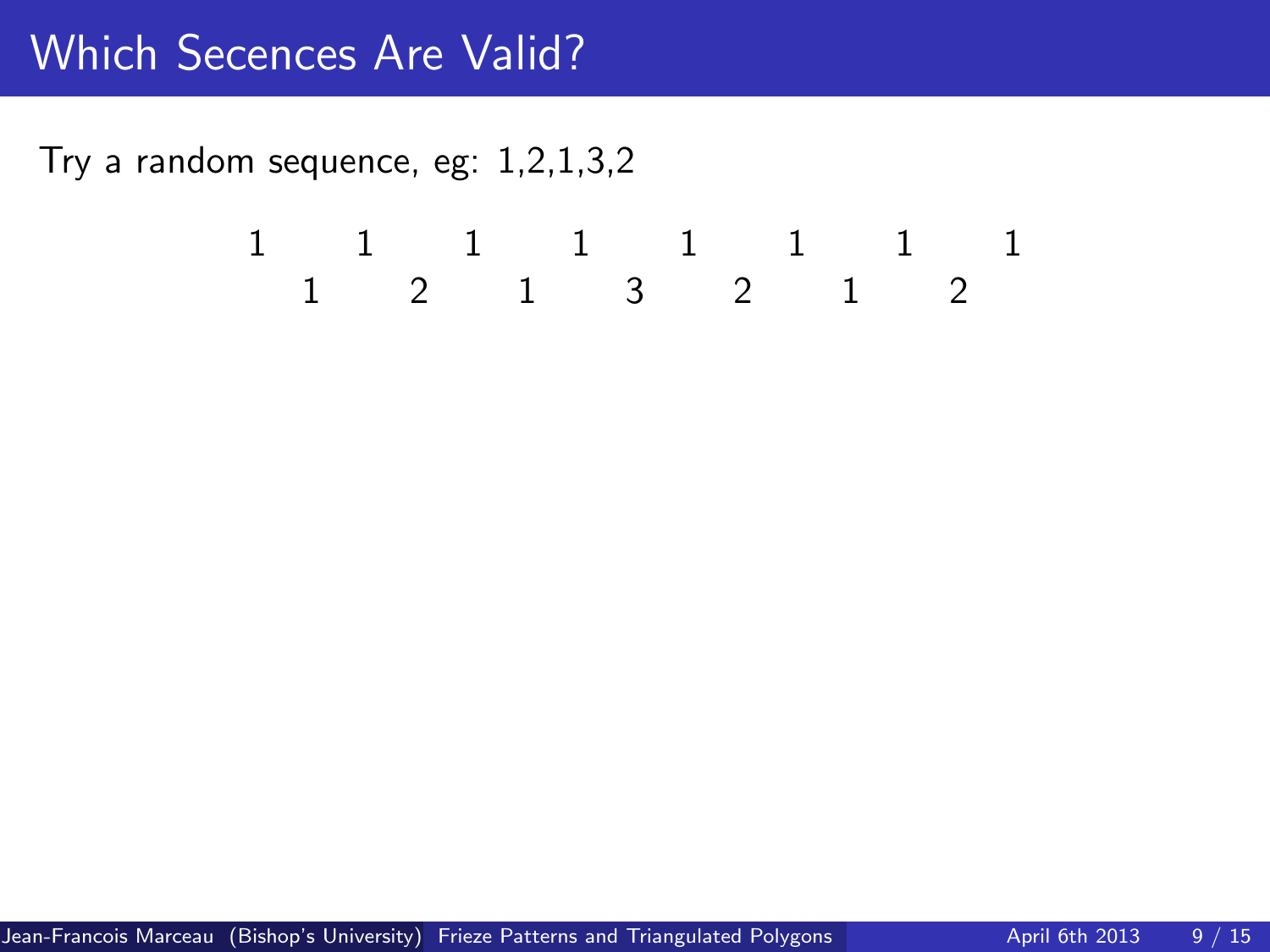$$
\begin{array}{ccccccccc}1 & & 1 & & 1 & & 1 & & 1 & & 1 & & 1\\ &1 & & 2 & & 1 & & 3 & & 2 & & 1 & & 2\\ 1 & & 1 & & 1 & & 2 & & 4 & & 1 & & 1 & & 1\end{array}
$$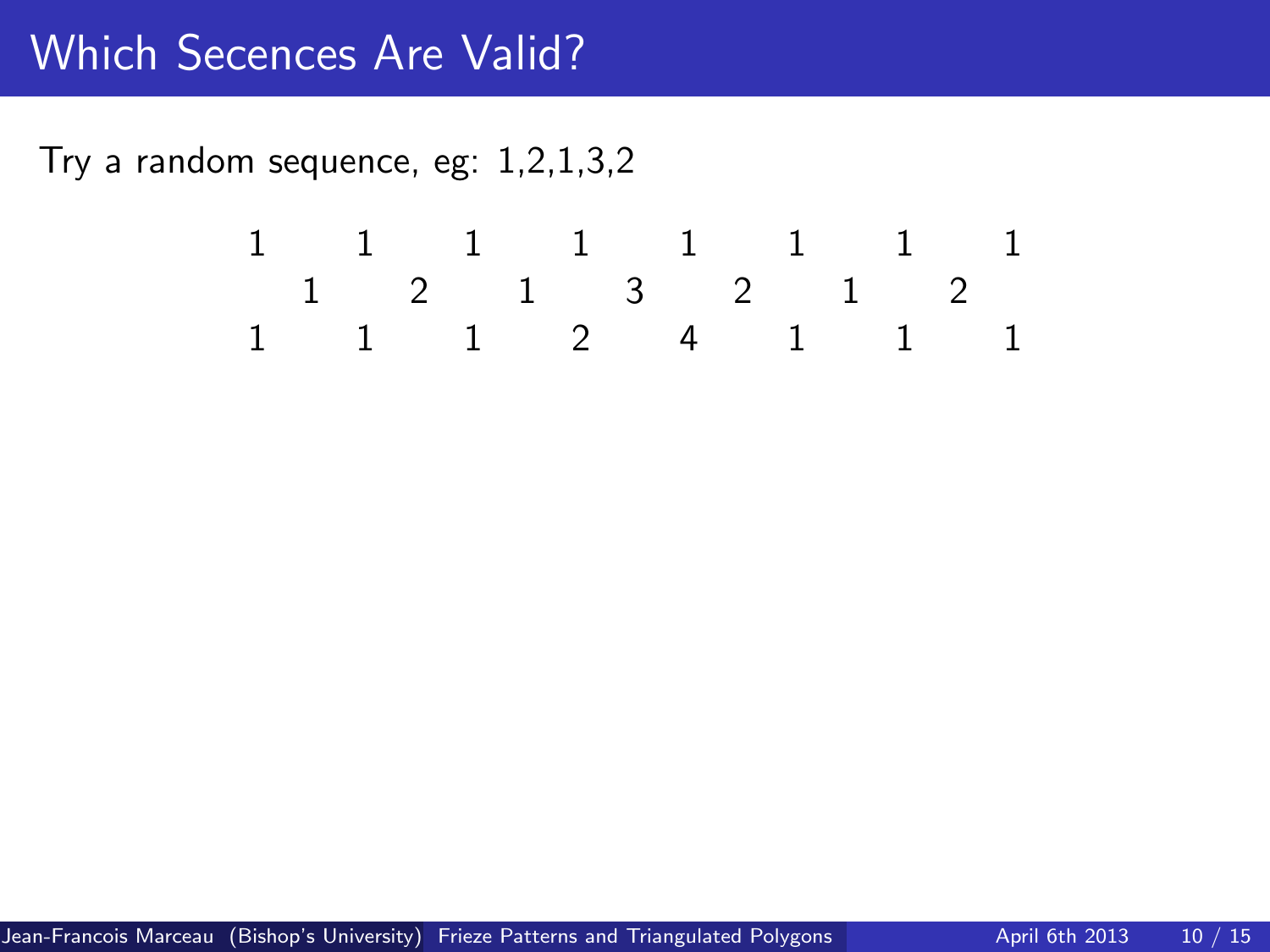$$
\begin{array}{ccccccccc}\n1 & 1 & 1 & 1 & 1 & 1 & 1 & 1 \\
1 & 2 & 1 & 3 & 2 & 1 & 2 \\
1 & 1 & 1 & 2 & 4 & 1 & 1 & 1 \\
0 & 0 & 1 & 7/3 & 3/2 & 0 & 0\n\end{array}
$$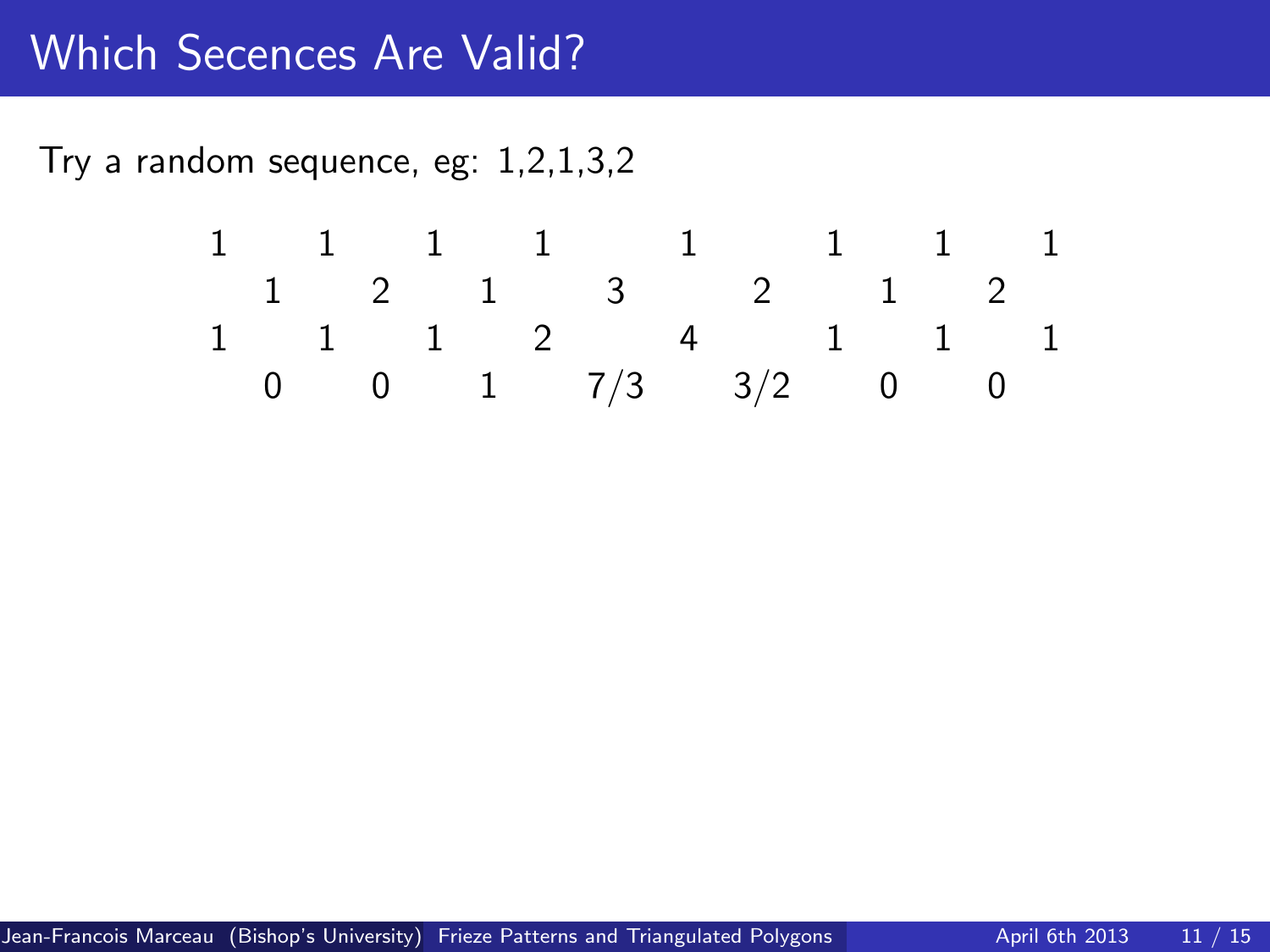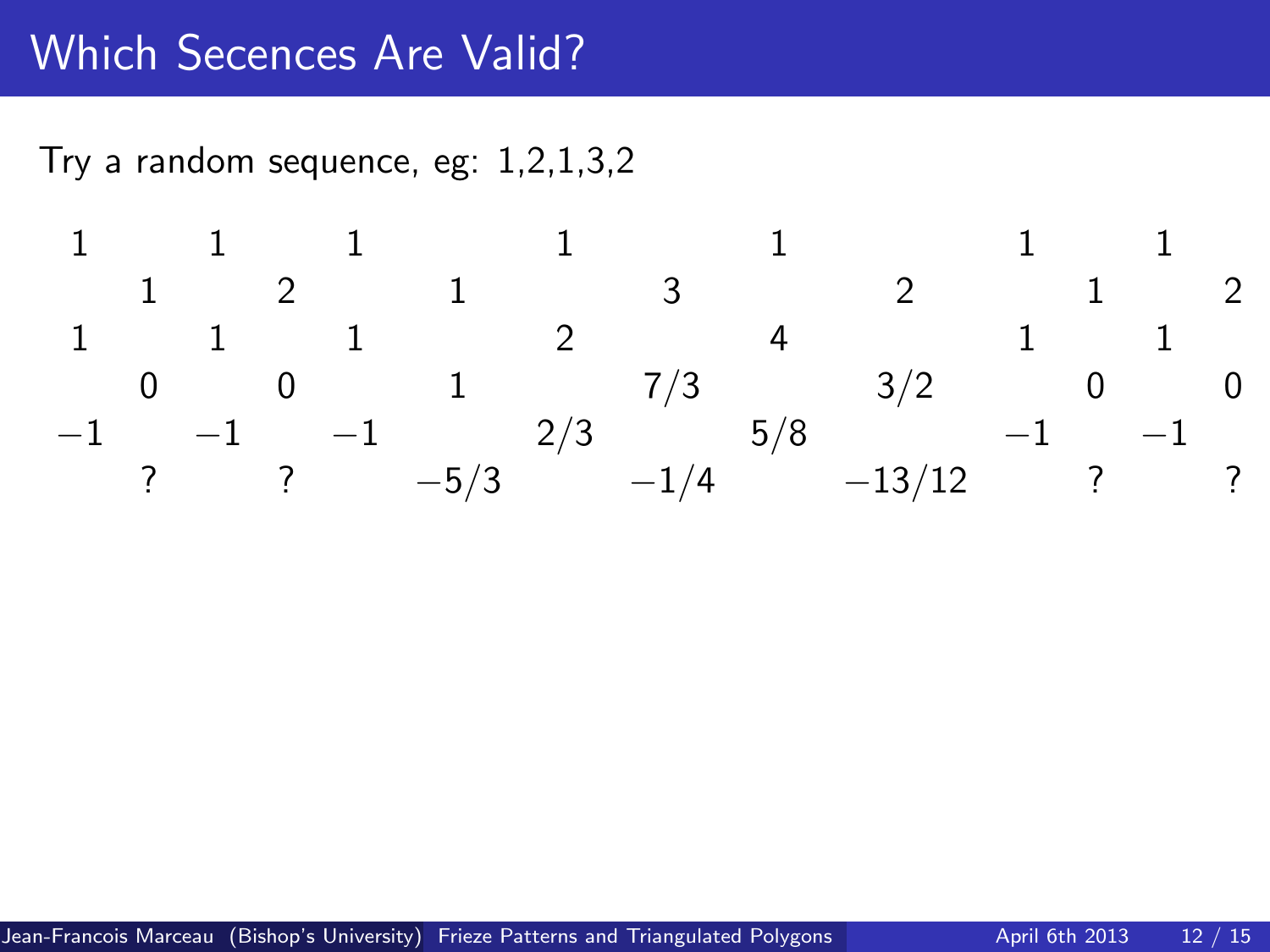Try a random sequence, eg: 1,2,1,3,2

$$
\begin{array}{ccccccccccccc}1 & & 1 & & 1 & & 1 & & 1 & & 1 & & 1\\ & & 1 & & 2 & & 1 & & 3 & & 2 & & 1 & & 2\\ 1 & & 1 & & 1 & & 2 & & 4 & & 1 & & 1\\ 0 & & 0 & & 1 & & 7/3 & & 3/2 & & 0 & & 0\\ -1 & & -1 & & -1 & & 2/3 & & 5/8 & & -1 & & -1\\ & & ? & & ? & & -5/3 & & -1/4 & & -13/12 & & ? & ?\end{array}
$$

But using 1,2,2,1,3 instead, we get:

$$
\begin{array}{cccccccccc}1&1&1&1&1&1&1&1&1\\1&2&2&1&3&1&2\\2&1&3&1&2&2&1&3\\1&1&1&1&1&1&1&1\end{array}
$$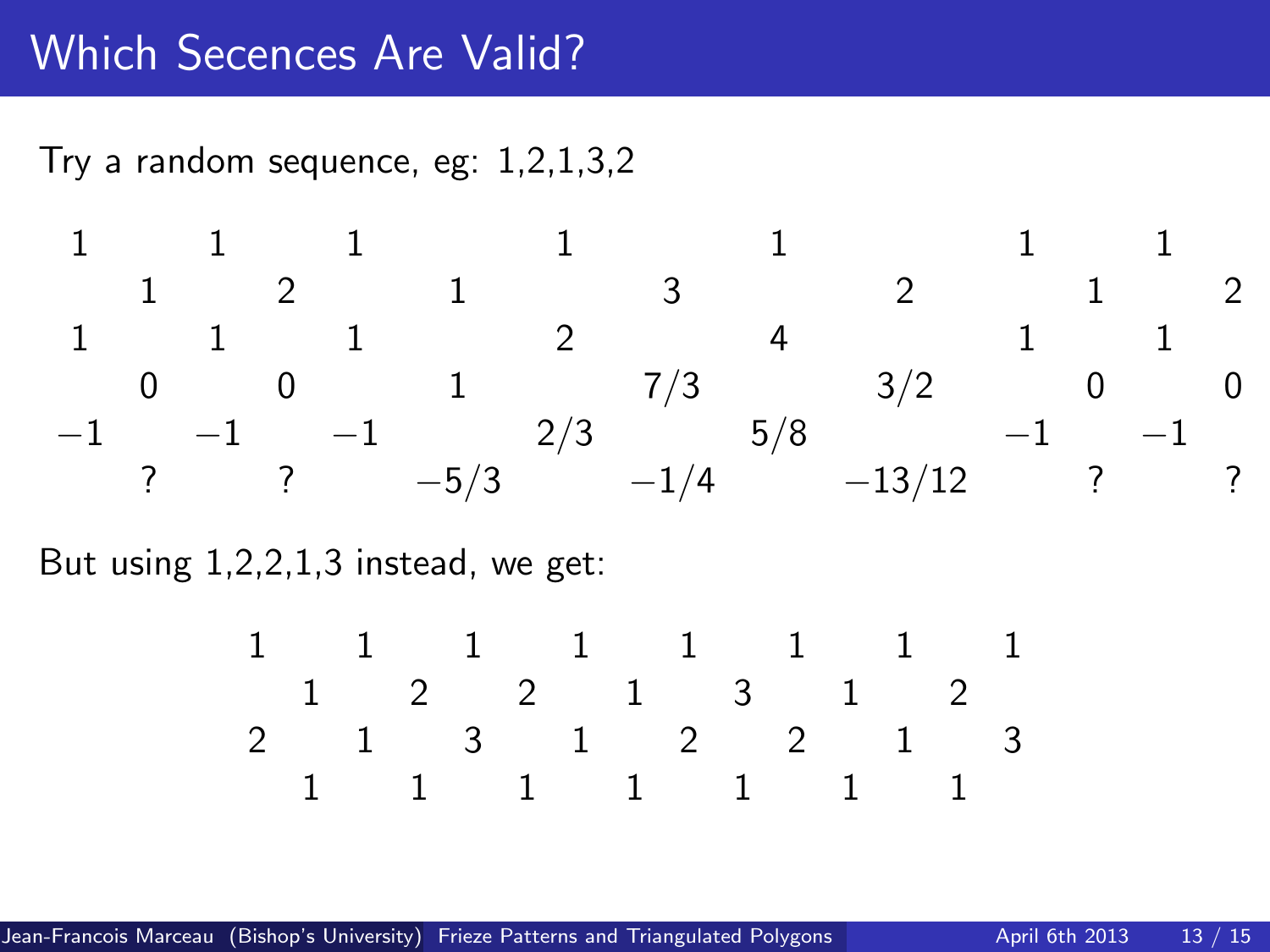#### Theorem (Conway and Coxeter)

There is a bijection between the valid sequences for frieze patterns and the number of triangles adjacent to the vertices of a triangulated polygon.